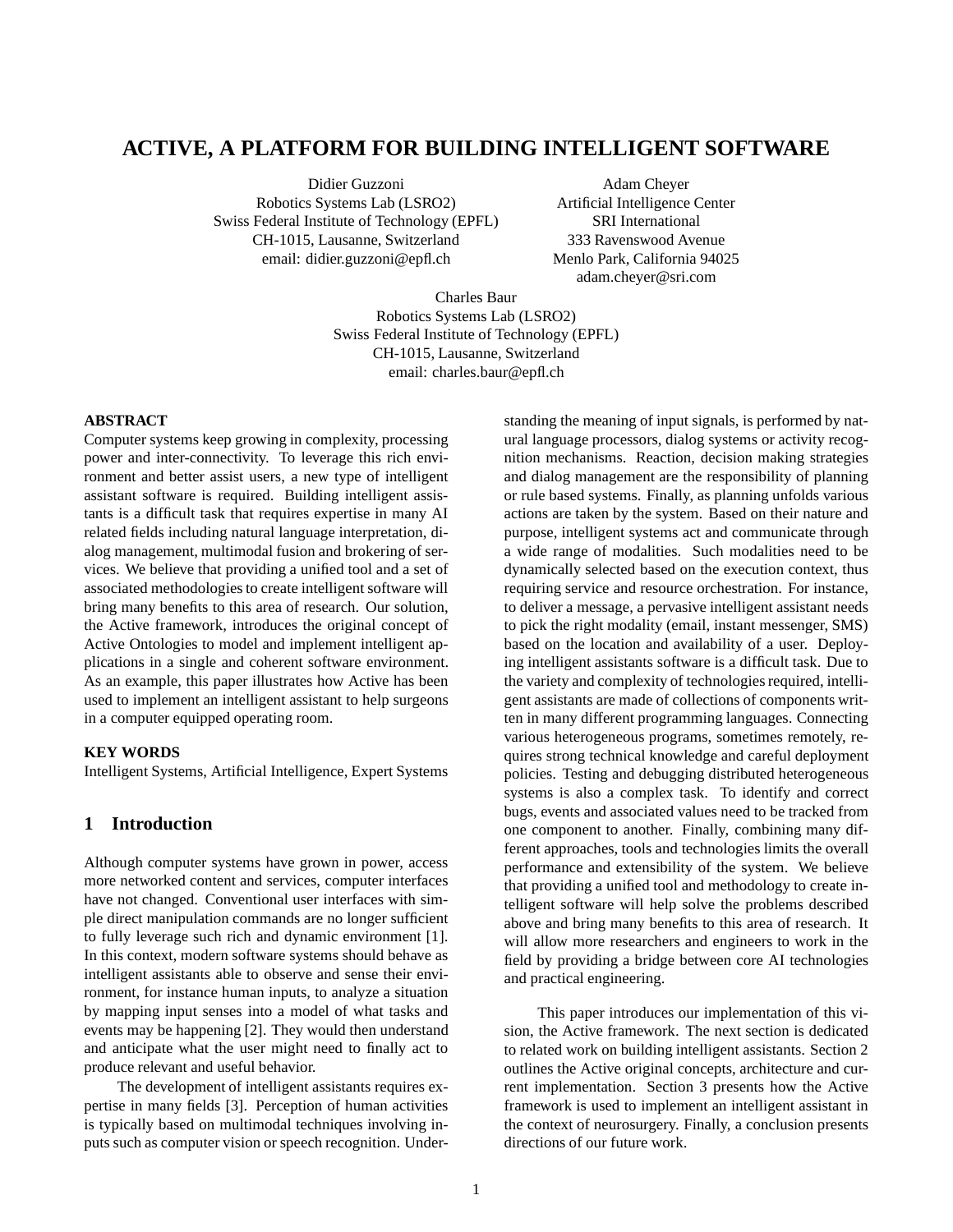

Figure 1. Language processing Active Ontology in the Active Editor

# **2 Related work**

By definition, intelligent interactive systems are based on various AI techniques. Relevant efforts related to our research can be classified into four categories.

First, the area of interface agents aims at creating intelligent user interfaces to assist humans in specific domains [4]. For instance, the Internet is an environment where intelligent assistants can leverage a vast amount of information and services to help users with complex tasks [5]. Scheduling meetings, managing an agenda and communicating also represent applications where intelligent assistants are relevant [6]. Intelligent assistants are also relevant in the domain of heterogeneous smart spaces, instrumented rooms able to sense their environment and act upon events and conditions. Existing smart spaces projects are designed and optimized for specific domains, implemented using proprietary frameworks and methods. Our goal is to provide a more generic intelligent system toolkit, composed of a suite of tools and methodologies to rapidly design and deploy complex software into smart spaces.

Secondly, our work relates to the field of multi agent framework research. In this area, heterogeneous existing AI based components are turned into agents able to form communities working together with humans to help them solve problems. In this context, the open agent architecture [7] OAA introduces the powerful concept of delegated computing. Requests and plans are delegated to a facilitator in charge of orchestrating actions based on declared capabilities of agents. Thanks to its ease of deployment and clean design, OAA is used in a large number of projects. The design unifies in a single formalism the application domain knowledge, the messages exchanged among agents, the capabilities of agents and data driven events. Though very powerful, OAA does not provide a unified methodology to create intelligent systems. It rather provides a framework where heterogeneous elements, written in many programming languages, are turned into OAA compatible components to form communities of agents. Similarly, the Retsina [8] framework is an advanced multi agent architecture to build distributed intelligent systems. It is based on four classes of agents. Interface agents that interact with

users, task agents that carry out plans, information retrieval agents and middle agents to help match agents that request services with agents that provide services. Though very efficient in producing independent reactive behavior, Restina would not be suited as a unified methodology to implement basic AI components such as natural language processors or multimodal fusion engines. In addition the design of Retsina uses different formalisms for communication, domain representation and reasoning technique. In contrast, our aim is to use the same formalism for all intelligent assistant aspects.

Intelligent behavior can also be modeled with goal oriented programming systems. BDI based systems [9] provide goal oriented reactive planning in dynamic and partially known environments. Beliefs represent the model and state of the world and a plan library defines how to achieve goals. Intentions are activated plans elected and picked from the library to reach some goals. The list of intentions is constantly evaluated with beliefs, thus providing a reactive behavior to the system. Many BDI implementations [10] [11] are available and have proved their relevance in the field of intelligent systems. BDI based engines would be well suited to be the core of our research, where dynamic decisions need to be made to respond to an event. Their design is nevertheless constrained to dynamic planning and would not be suited to implement tasks such as natural language processing or modality fusion.

Finally, rule based expert system engines such as Clips [12] or SOAR [13] have been designed to model intelligent applications. Such systems use a knowledge base, an inference engine and a set of rules to represent the behavior of a software application. Both Clips and SOAR are robust, proven and effective implementations of general purpose rule based systems. Although based on a similar rule based principles, the aim of the Active framework is to not only provide a tool, but also a set of methodologies and extensions to encapsulate the set of AI techniques required to build intelligent assistants. To support its own set of specific constraints, such as time based conditions, the current implementation of Active uses its own rule engine. Integrating Clips or SOAR into future versions of Active is under evaluation.

#### **3 The Active framework**

#### **3.1 Conceptual overview**

Our solution, the Active framework provides a unified tool and methodology to ease the development of intelligent software. Active is based on the original concept of Active Ontologies, used to model and implement applications. A conventional ontology is defined as a formal representation for domain knowledge, with distinct classes, attributes, and relations among classes; it is a data structure. An Active Ontology is a processing formalism where distinct processing elements are arranged according to ontology notions; it is an execution environment. An Active Ontology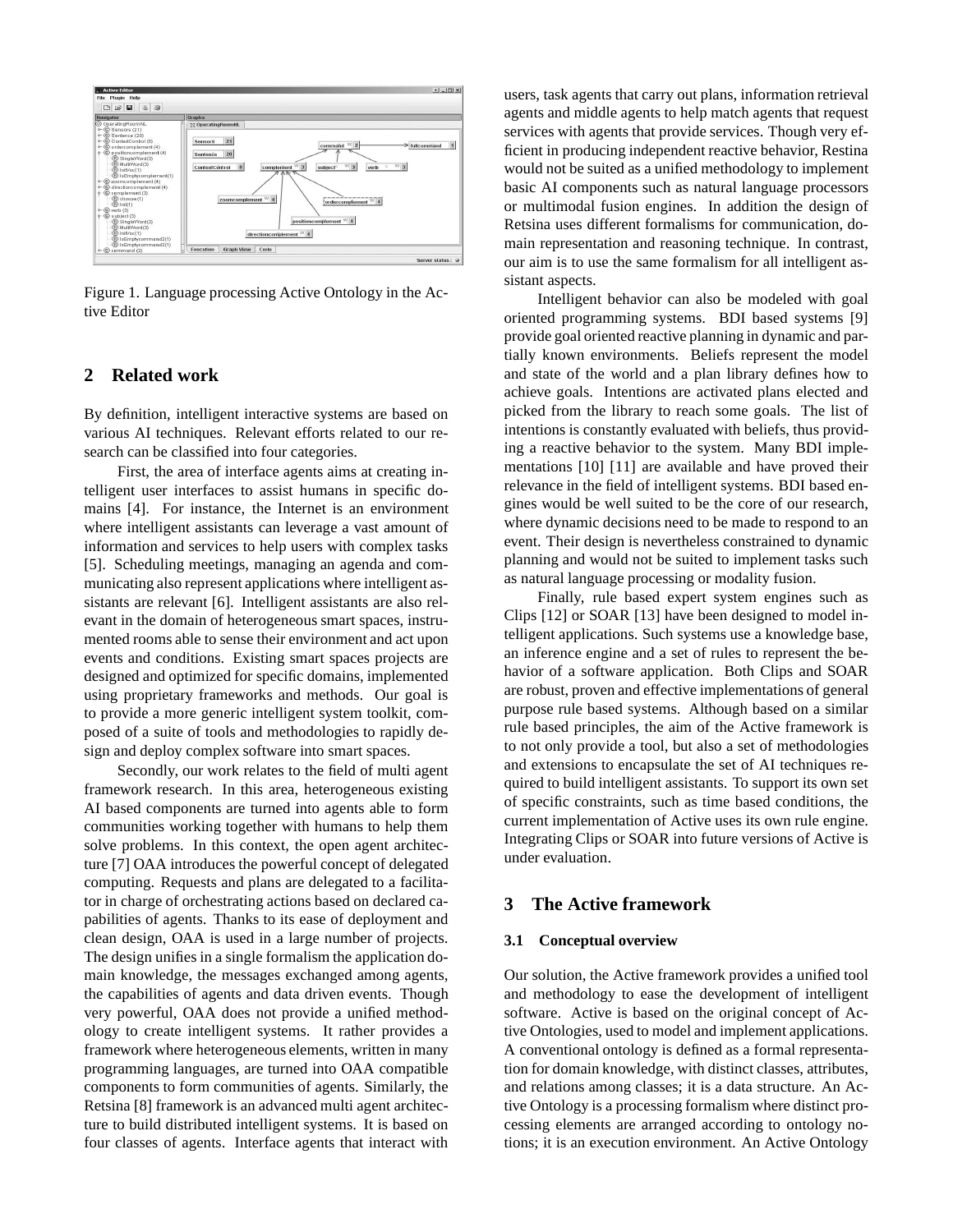is made up of interconnected processing elements called Concepts, graphically arranged to represent the domain objects, events, actions, and processes that make up an application. Concepts communicate with each other through channels, passing state information, hypotheses, and requests. Concepts reason about incoming channel messages, to determine how the information should be combined and acted upon. As new inputs arrive in the system, Sensor Concepts begin spreading this information throughout the network using a time-sampling method for managing high-frequency changes in a scalable fashion. Sensor observations are combined with current context, merged with other sensed information, and when enough evidence is presented to infer intent, action requests are triggered and flow through process structures modeled in the network. Throughout this progression, *meta-concepts* can reason about the overall activity flow, about time constraints, and so forth. Reasoning is modeled as rule sets attached to Concepts across an Active Ontology. Active hosts a fact base, which contains elements to represent the current state of an Active program. Processing cycles evaluate rules conditions and, if they match the current state of the fact base, associated actions are executed. This approach allows programmers to graphically define and application domain as an ontology and turn it into an execution environment by laying processing elements over it. Based on this principle, Active techniques have been developed to perform natural language interpretation, dialog management, multimodal fusion and brokering of services in a single unified framework.

#### **3.2 Technology**

The Active framework implementation is a Java based software suite designed to be extensible and open. It consists of three components, the Active Editor (figure 1), the Active Server and the Active Console. The Active Editor is a design environment used by programmers to model, deploy and test Active applications. It features a graph editor to model Active Ontologies, an integrated code text editor to work on processing rules and a debugging section. Connected to a running Active Server, the debugger is used to trigger the execution of deployed Active Ontologies and collect real time events from the Active Server for visualization and analysis. The Active Server is a scalable runtime engine that hosts and executes one or more Active programs. It can either be running as a standalone application or deployed on a J2EE compliant application server. The Active server exposes a SOAP API allowing external sensors component to report their results by remotely inserting facts into fact stores, thus triggering a evaluation cycle of Active Ontologies. Finally, the Active Console permits observation and maintenance of a running Active Server. To ensure ease of integration and extensibility, components of the Active platform communicate through web service (SOAP) interfaces. For both the Active Editor and Active Server, an open (SDK) plug-in mechanism enables re-

searchers to package AI functionality to allow developers to apply and combine the concepts quickly and easily. A set of Active extensions is available for language parsing, multimodal fusion, dialog management and web services integration.

# **4 Use case : an intelligent assistant for the operating room**

Based on Active technology, an intelligent operating assistant for neurosurgery has been implemented and is currently evaluated by surgeons. The system consists of a multimodal interface allowing surgeons to retrieve and manipulate pre-operative data (a set of CT scans and a reconstructed 3D model of the area to operate). In addition, live images coming from a powered image source (endoscope or microscope) are displayed along with vital patient information. Since computers and their peripherals are difficult to sterilize, they cannot be directly used by surgeons when operating. Therefore, interaction with the intelligent assistant takes place through a combination of hand gesture using a contact-less mouse [14] and voice recognition. Commands are issued to control a powered endoscope, navigate through pre-operative data and choose which information to show on the main display.

#### **4.1 Active based application design**

The surgery assistant application consists of a set of Active Ontologies deployed and executed on the Active Server and a community of sensors and actuators integrated as loosely coupled services (figure 2). Sensors (user interface, speech recognizer, stereo camera or any physical measuring probe) report events captured in the environment to the Active Server.

In response to incoming events, an Active Ontology in charge of natural language interpretation attempts to construct structured commands. This Active Ontology consists of concepts and relationships that define the domain of the application (figure 1). A tree like structure models valid commands. A command is made of a *subject*, a *complement* and a *verb*. A *complement* can either express a direction (up, down, left, right) or zoom (in, out) for camera controls or express control of an ordered sequence of items (last, first, next, previous) for image navigation. Once the domain has been defined with concepts and relationships, a layer of language processing is applied on it by inserting rule sets directly to the domain concepts. Active unique design allows programmers to model the domain of an application along with associated language processing components in a single unified workspace.

Once created, the domain definition tree is enhanced with two types of processing concepts: sensor concepts (leaves) and node concepts (non leaves). Sensor concepts are specialized filters to sense and rate incoming events about their possible meaning. A rating defines the degree of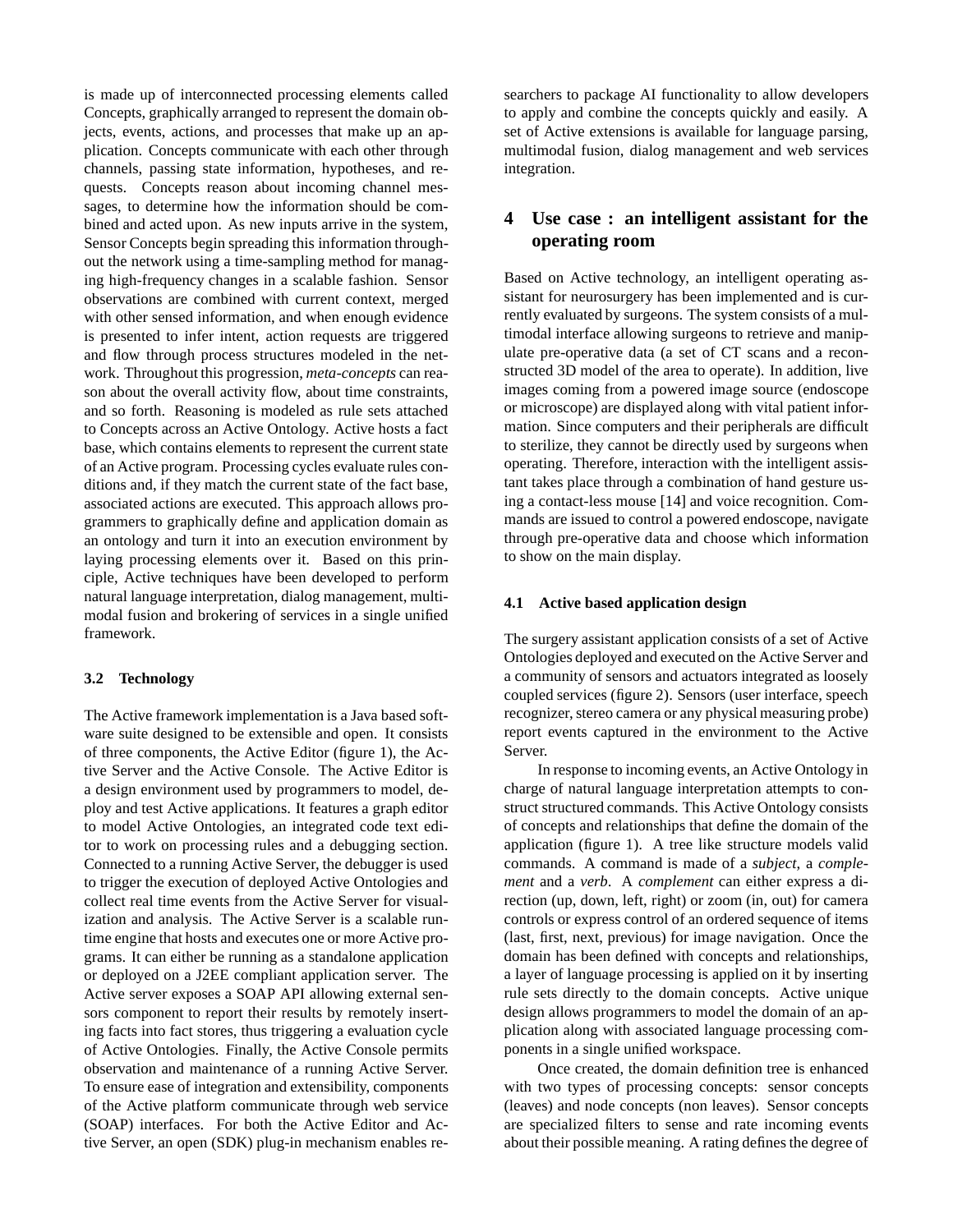confidence about the possible meaning of the corresponding sensed signal. Typically sensor concepts generate ratings by testing events ordering and if their values belong to a known vocabulary set. Sensors use communication channels to report their results to their parents, the node concepts. There are two types of node concepts: gathering nodes and selection nodes. Gathering nodes, the *command* node in our example, create and rate a structured object made out of information coming from all their children. Selection nodes, the *complement* node of our example, pick the single best rating coming from their children. Node concepts are also part of the hierarchy and report ratings and decisions to their own parent nodes. Through this bottom up execution, input signals are incrementally assembled up the domain tree to produce a structured command at the root node.

For instance, when the surgeon says: "endoscope zoom in", the sequence of words "endoscope", "zoom", "in" will be submitted to the network. Each word is rated by the sensors of the network. "endoscope" will be rated as a *subject*, "move" as a *verb* and "in" as a *zoom complement*. The node *complement* selects the best rated value coming from its children and reports it to its parent. At the top of the network, the node *command* assembles values from its children to create the final command. Once a structured command has been generated at the language processing stage, it is passed to another Active Ontology in charge of validation and resolution. The incoming command is deconstructed, following a top down scheme, to verify that each element is valid and semantically correct. At this stage, specialized rules generate suggestions, to inform the user about missing or incoherent elements. Rules can also use to context (user preferences, current dialog) to automatically correct or fill out missing fields.

To ease future use of this method, the technique has been encapsulated into a set of Active extensions. The Active Editor provides a set of wizards to help define the language processing attributes of concepts. At the end of a sequence of simple steps, the wizard automatically generates processing rules and attaches them to associated concepts.

The dialog context between the user and Active is maintained by the state of concepts. After processing the command "endoscope zoom in", concepts will generate ratings and remember them to create the current dialog context. To further control the zoom factor the user can simply say "in" or "out". Based on user preferences and the type of application, the dialog context can be reset when the subject changes or on a timeout basis when the user is not active for a given period of time. Based on surgeons feedback, the most appropriate technique consists of clearing the context whenever the subject changes. Time based techniques are more effective in information browsing environment such as interactive kiosks, but turn out to add unnecessary stress in a more critical situation such as an operating room.

Active is a testbed for multimodal applications where multiple sensors can contribute to make up a command.



Figure 2. Active based surgery room prototype

Since sensors report events to the Active Server through a web service interface, they can be heterogeneous, distributed and easily added. For instance, a surgeon can say "move endoscope" while gesturing to the left. The speech recognizer will contribute by reporting all recognized words and the gesture recognizer will report a gesture going from right to left. The language processing Active Ontology, using its bottom up network of concepts, will assemble these fragments to generate a full command.

Complete and valid commands are processed by a final stage, implemented as a separate Active Ontology, to perform actions through dynamic brokering of services. Since Active applications interact with their environment through a set of loosely coupled services, actuators are not known at design time and have to be dynamically chosen at runtime based on their availability, the environment context and user preferences. For instance, if an important message has to be delivered to a surgeon, the media could be email or instant messaging if the user is at the computer, an alarm on a pager or multimedia message on a pocket computer for hospital personnel out of their office. This concept of delegation computing [7] is implemented by a specialized Active Ontology. Registered service providers are rated and picked at runtime by a delegation broker. As an example, if a message has to be communicated, the delegation Active Ontology will analyze the current situation to decide which service provider is best suited to do the job. Selection is based on many factors such as dialog context, user preferences, location, reliability or cost. Service integration through a delegation mechanism provides a powerful plug and play approach where components can be dynamically integrated.

# **4.2 Results**

The Active based surgery assistant is reviewed by surgeons and medical equipment suppliers on a regular basis. For the first time, a natural and intuitive computer interface enables surgeons to interact with computers as though they were an